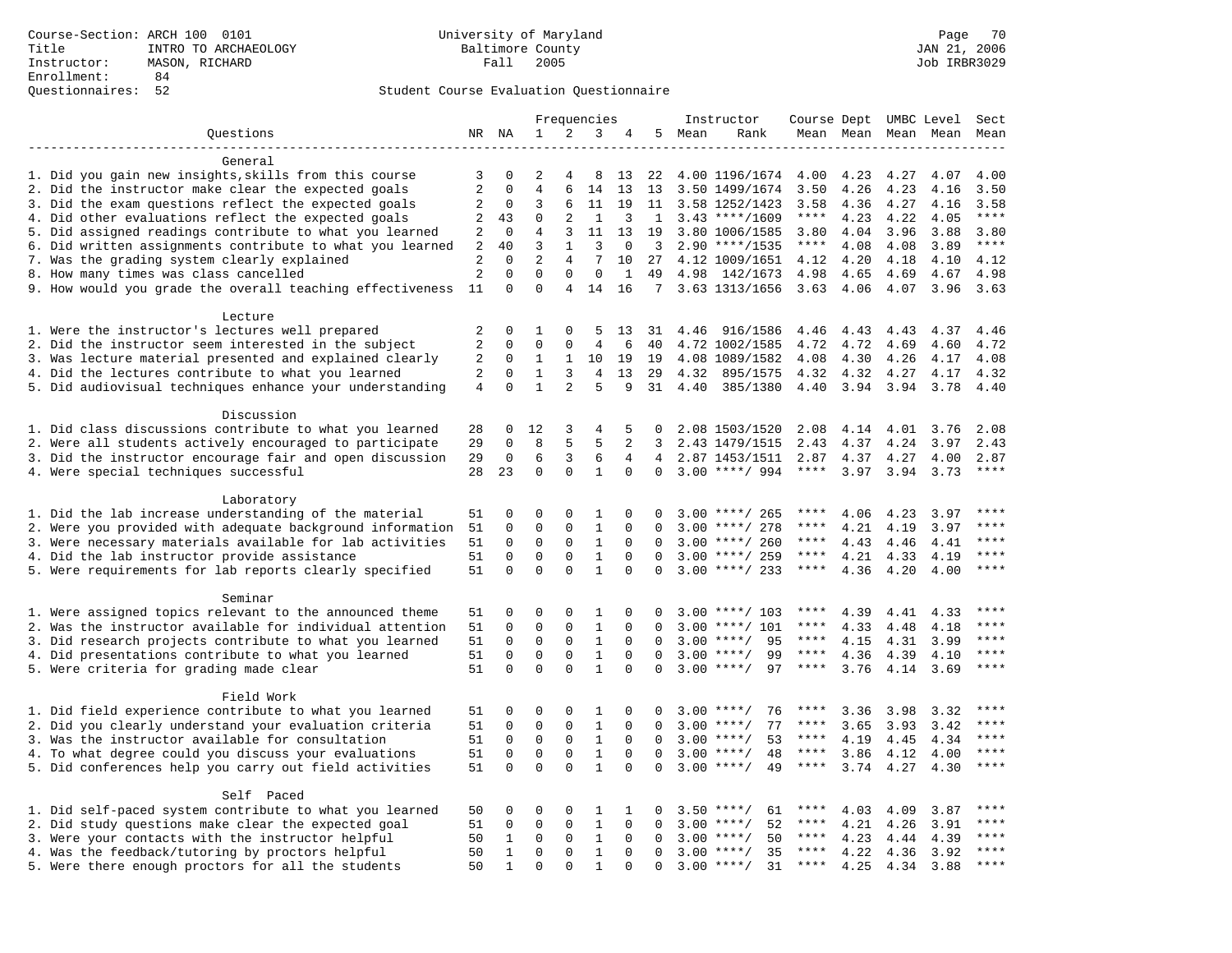| Course-Section: ARCH 100 0101 |                      | University of Maryland                  | Page 70      |
|-------------------------------|----------------------|-----------------------------------------|--------------|
| Title                         | INTRO TO ARCHAEOLOGY | Baltimore County                        | JAN 21, 2006 |
| Instructor:                   | MASON, RICHARD       | 2005<br>Fall                            | Job IRBR3029 |
| Enrollment:                   | 84                   |                                         |              |
| Ouestionnaires: 52            |                      | Student Course Evaluation Ouestionnaire |              |

# Course-Section: ARCH 100 0101 University of Maryland Page 70

# Frequency Distribution

| Credits Earned |   | Cum. GPA      |          | Expected Grades | Reasons  |                     | Type |                             | Majors                            |           |    |  |  |
|----------------|---|---------------|----------|-----------------|----------|---------------------|------|-----------------------------|-----------------------------------|-----------|----|--|--|
| $00 - 27$      |   | $0.00 - 0.99$ | $\Omega$ | Α               |          | Required for Majors | 28   | Graduate                    |                                   | Major     |    |  |  |
| $28 - 55$      |   | $1.00 - 1.99$ | $\Omega$ | B               | 14       |                     |      |                             |                                   |           |    |  |  |
| $56 - 83$      | 6 | $2.00 - 2.99$ | 11       | C               | 18       | General             |      | Under-grad                  | -51                               | Non-major | 37 |  |  |
| $84 - 150$     | 6 | $3.00 - 3.49$ | 6        | D               | -2.      |                     |      |                             |                                   |           |    |  |  |
| Grad.          |   | $3.50 - 4.00$ | 4        | F               |          | Electives           |      |                             | #### - Means there are not enough |           |    |  |  |
|                |   |               |          | P               | 2        |                     |      | responses to be significant |                                   |           |    |  |  |
|                |   |               |          |                 | $\Omega$ | Other               |      |                             |                                   |           |    |  |  |
|                |   |               |          |                 | 2        |                     |      |                             |                                   |           |    |  |  |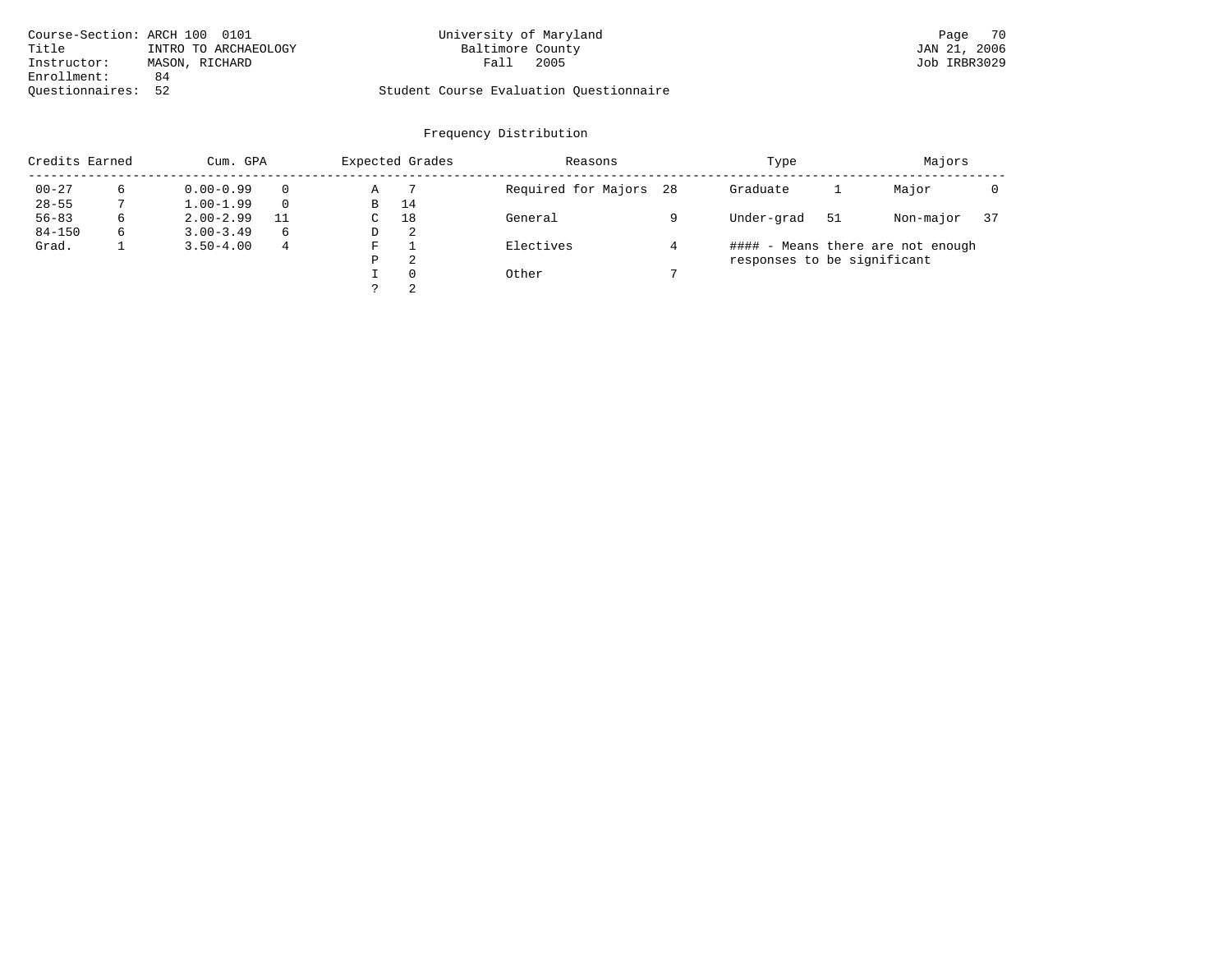## Questionnaires: 32 Student Course Evaluation Questionnaire

|                                                           | Frequencies    |          |          |          |          | Instructor |     | Course Dept |                  | UMBC Level |           | Sect      |      |             |
|-----------------------------------------------------------|----------------|----------|----------|----------|----------|------------|-----|-------------|------------------|------------|-----------|-----------|------|-------------|
| Ouestions                                                 | NR.            | ΝA       |          |          | 3        |            | 5.  | Mean        | Rank             |            | Mean Mean | Mean Mean |      | Mean        |
| General                                                   |                |          |          |          |          |            |     |             |                  |            |           |           |      |             |
| 1. Did you gain new insights, skills from this course     |                |          |          |          |          |            | 19  | 4.34        | 841/1674         | 4.34       | 4.23      | 4.27      | 4.32 | 4.34        |
| 2. Did the instructor make clear the expected goals       | 0              | $\Omega$ | $\Omega$ |          |          | 12         | 17  | 4.38        | 776/1674         | 4.38       | 4.26      | 4.23      | 4.26 | 4.38        |
| 3. Did the exam questions reflect the expected goals      | O              | $\Omega$ | $\Omega$ |          |          | 10         | 1.8 | 4.38        | 728/1423         | 4.38       | 4.36      | 4.27      | 4.36 | 4.38        |
| 4. Did other evaluations reflect the expected goals       | U              |          | $\Omega$ |          |          | 10         | 15  | 4.26        | 852/1609         | 4.26       | 4.23      | 4.22      | 4.23 | 4.26        |
| 5. Did assigned readings contribute to what you learned   | $\mathbf 0$    | $\Omega$ |          |          |          | 11         | 1.8 | 4.47        | 360/1585         | 4.47       | 4.04      | 3.96      | 3.91 | 4.47        |
| 6. Did written assignments contribute to what you learned |                |          | 0        |          |          | 13         | 12  | 4.17        | 767/1535         | 4.17       | 4.08      | 4.08      | 4.03 | 4.17        |
| 7. Was the grading system clearly explained               | $\mathbf 0$    | $\Omega$ | $\Omega$ |          |          | q          | 20  | 4.50        | 524/1651         | 4.50       | 4.20      | 4.18      | 4.20 | 4.50        |
| 8. How many times was class cancelled                     | 0              |          | 0        | $\Omega$ |          |            | 31  | 5.00        | 1/1673           | 5.00       | 4.65      | 4.69      | 4.67 | 5.00        |
| 9. How would you grade the overall teaching effectiveness | $\mathfrak{D}$ |          |          |          | 4        | 17         | 8   | 4.07        | 918/1656         | 4.07       | 4.06      | 4.07      | 4.10 | 4.07        |
| Lecture                                                   |                |          |          |          |          |            |     |             |                  |            |           |           |      |             |
| 1. Were the instructor's lectures well prepared           |                |          |          |          |          |            | 19  | 4.57        | 795/1586         | 4.57       | 4.43      | 4.43      | 4.48 | 4.57        |
| 2. Did the instructor seem interested in the subject      |                | $\Omega$ | $\Omega$ | $\Omega$ | $\Omega$ |            | 27  | 4.87        | 640/1585         | 4.87       | 4.72      | 4.69      | 4.76 | 4.87        |
| 3. Was lecture material presented and explained clearly   | 1              | $\Omega$ | 0        |          |          | 13         | 13  | 4.26        | 935/1582         | 4.26       | 4.30      | 4.26      | 4.35 | 4.26        |
| 4. Did the lectures contribute to what you learned        |                | $\Omega$ |          |          |          |            | 19  | 4.35        | 867/1575         | 4.35       | 4.32      | 4.27      | 4.39 | 4.35        |
| 5. Did audiovisual techniques enhance your understanding  |                |          |          |          |          |            | 24  | 4.58        | 253/1380         | 4.58       | 3.94      | 3.94      | 4.03 | 4.58        |
| Discussion                                                |                |          |          |          |          |            |     |             |                  |            |           |           |      |             |
| 1. Did class discussions contribute to what you learned   | 24             | $\Omega$ |          |          |          |            |     |             | 3.50 1169/1520   | 3.50       | 4.14      | 4.01      | 4.03 | 3.50        |
| 2. Were all students actively encouraged to participate   | 24             | $\Omega$ | $\Omega$ |          |          |            |     |             | 3.63 1267/1515   | 3.63       | 4.37      | 4.24      | 4.28 | 3.63        |
| 3. Did the instructor encourage fair and open discussion  | 24             | $\Omega$ |          | $\Omega$ | 4        |            |     |             | 3.38 1340/1511   | 3.38       | 4.37      | 4.27      | 4.28 | 3.38        |
| 4. Were special techniques successful                     | 2.4            |          |          |          |          |            | 0   |             | $2.67$ ****/ 994 | ****       | 3.97      | 3.94      | 3.98 | $***$ * * * |

# Frequency Distribution

| Credits Earned |    | Cum. GPA      |   | Expected Grades | Reasons  |                        | Type |                             | Majors                            |           |  |  |  |
|----------------|----|---------------|---|-----------------|----------|------------------------|------|-----------------------------|-----------------------------------|-----------|--|--|--|
| $00 - 27$      | 11 | $0.00 - 0.99$ |   | Α               | 10       | Required for Majors 15 |      | Graduate                    | 0                                 | Major     |  |  |  |
| $28 - 55$      | 2  | $1.00 - 1.99$ |   | B               | 16       |                        |      |                             |                                   |           |  |  |  |
| $56 - 83$      |    | $2.00 - 2.99$ |   | $\sim$<br>◡     |          | General                |      | Under-grad                  | 32                                | Non-major |  |  |  |
| $84 - 150$     |    | $3.00 - 3.49$ | 2 | D               | 0        |                        |      |                             |                                   |           |  |  |  |
| Grad.          | 0  | $3.50 - 4.00$ | 7 | F               | 0        | Electives              |      |                             | #### - Means there are not enough |           |  |  |  |
|                |    |               |   | Ρ               | 0        |                        |      | responses to be significant |                                   |           |  |  |  |
|                |    |               |   |                 | $\Omega$ | Other                  | 13   |                             |                                   |           |  |  |  |
|                |    |               |   | C               |          |                        |      |                             |                                   |           |  |  |  |